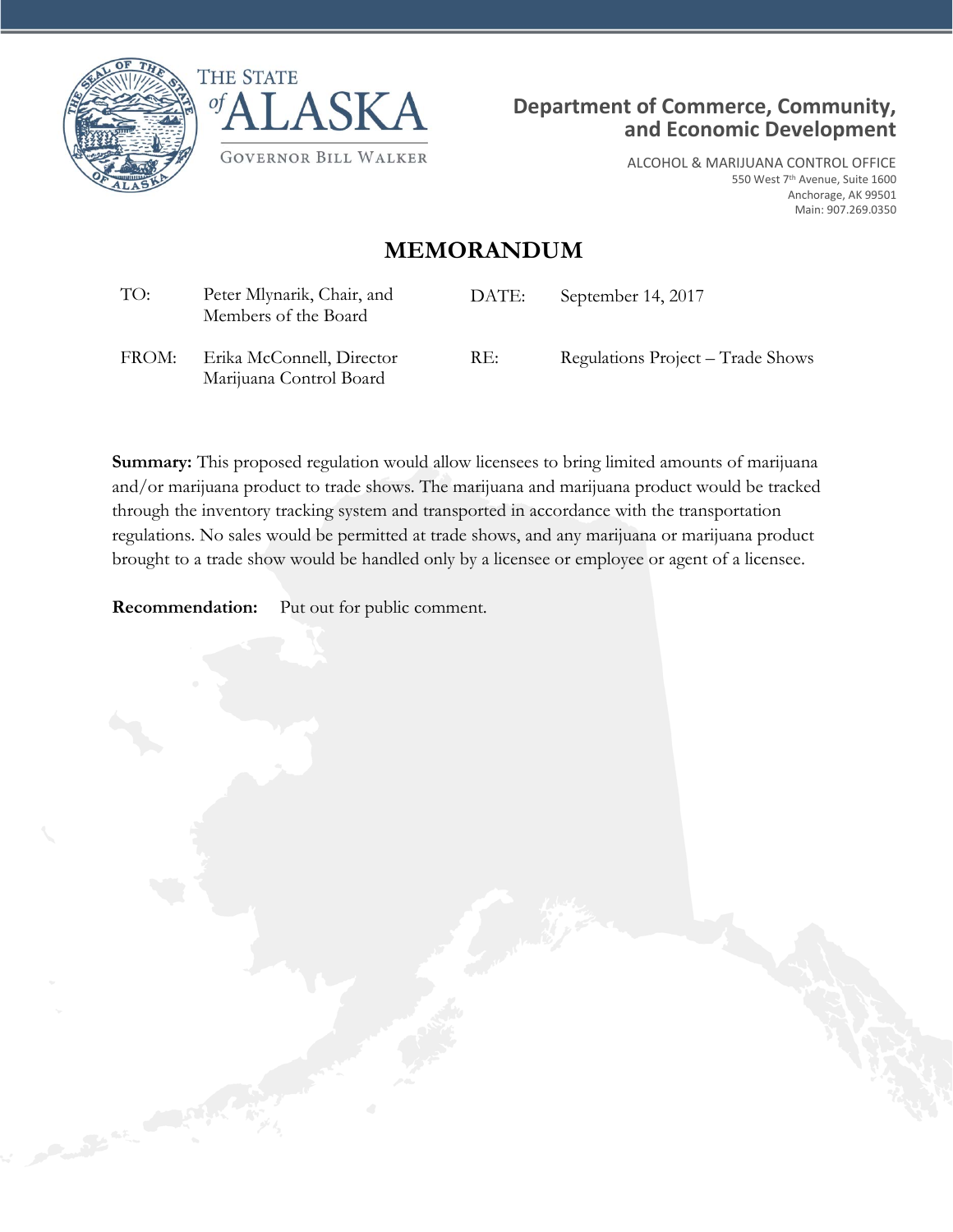## Register\_\_\_\_\_, \_\_\_\_\_\_\_\_\_\_\_\_\_20\_\_ COMMERCE, COMMUNITY, AND EC. DEV.

3 AAC 306.7XX is created to read:

**3 AAC 306.7XX Trade Shows.** (a) Licensed marijuana establishments may participate in trade shows and similar industry events in compliance with the following:

(1) Licensed cultivation facilities may bring one plant to the event as a display. The removal and return of the plant from the licensed premises shall be tracked in the inventory tracking system. Any marijuana removed from the plant at the event (for example, in a trimming demonstration) shall be retained by the licensee and returned to the licensed premises.

(2) Licensed cultivation facilities and licensed retail facilities may bring up to one ounce of marijuana to the event as a display. The removal and return of the marijuana from the licensed premises shall be tracked in the marijuana inventory tracking system. The marijuana shall be contained in such a way that the marijuana is not accessible to the public.

(3) Licensed product manufacturing facilities and licensed retail facilities may bring one sample package of each marijuana product made or sold to the event as a display. The removal and return of the marijuana product from the licensed premises shall be tracked in the marijuana inventory tracking system. The marijuana product shall remain packaged in the approved packaging throughout the duration of the event.

(4) Licensed testing facilities may not perform required tests on samples from licensed facilities at any trade show or similar event.

(5) No marijuana or marijuana product may be sold or distributed by a licensee at the event.

1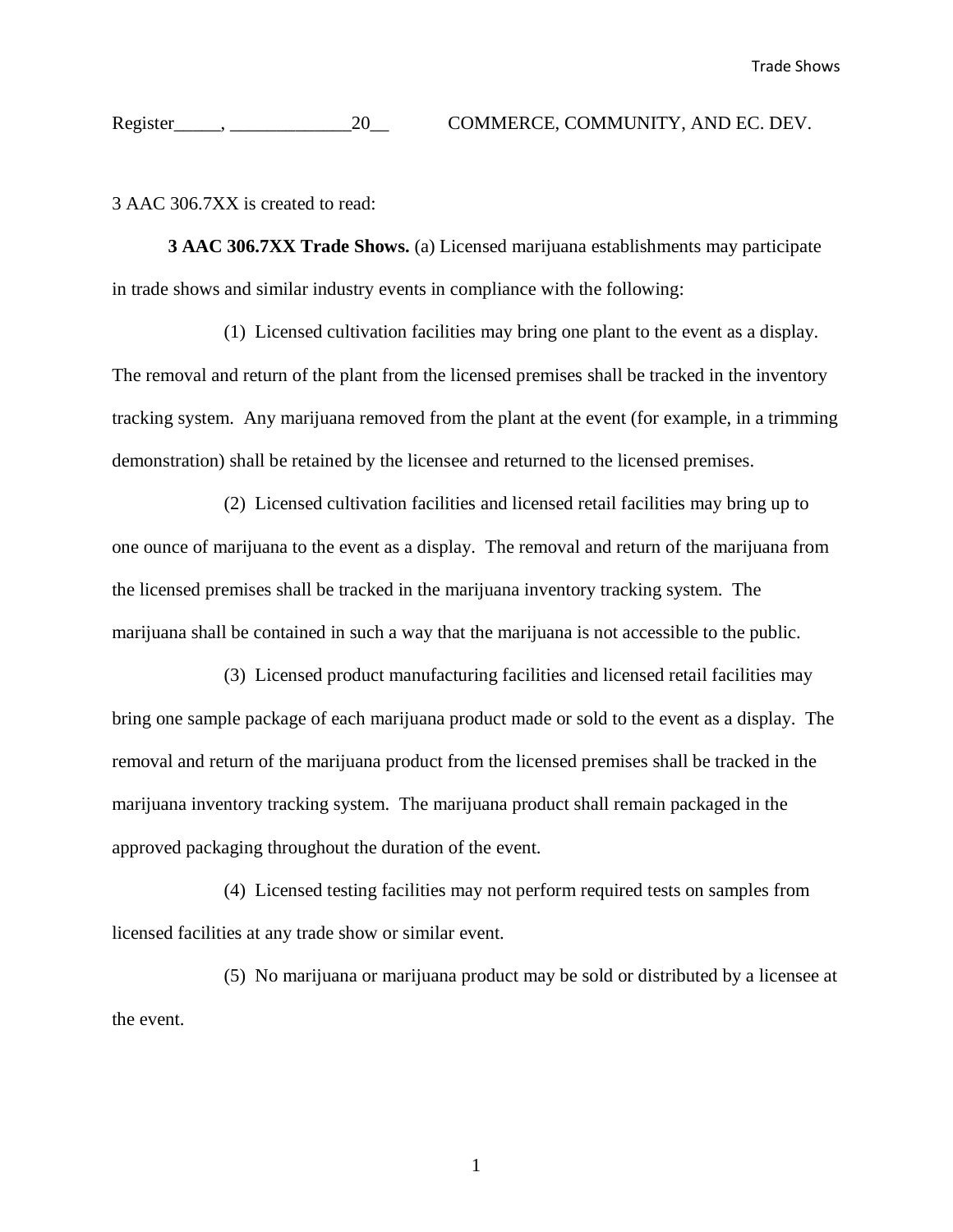Trade Shows

(6) Marijuana and marijuana product displayed at an event by a licensee shall be handled only by a licensee, or employee or agent of a licensee, with a valid marijuana handler permit.

(7) Advertising or promotions displayed or distributed at the event by a licensee shall comply with 3 AAC 306.xxx or 3 AAC 306.yyy. *[intent is to reference proposed new advertising restrictions in Article 7]*

3 AAC 306.750 is amended to read:

**3 AAC 306.750. Transportation.** (a) Marijuana or marijuana product may only be transported to a licensed marijuana establishment by a licensee or an agent or employee of a licensee. *[Note: subsection (a) is new language adopted by MCB but not effective yet.]*

(b) A marijuana establishment from which a shipment of marijuana or marijuana product originates is responsible for preparing, packaging, and securing the marijuana or marijuana product during shipment, for recording the transfer in the marijuana inventory tracking system, and for preparing the transport manifest. An individual transporting marijuana in compliance with this section shall have a marijuana handler permit required under 3 AAC 306.700.

(c) When marijuana or a marijuana product is transported, the marijuana establishment that originates the transport shall use the marijuana inventory tracking system to record the type, amount and weight of marijuana or marijuana product being transported, the name of the transporter, the time of departure and expected delivery, and the make, model, and license plate number of the transporting vehicle. A complete printed transport manifest on a form prescribed by the board must be kept with the marijuana or marijuana product at all times.

2